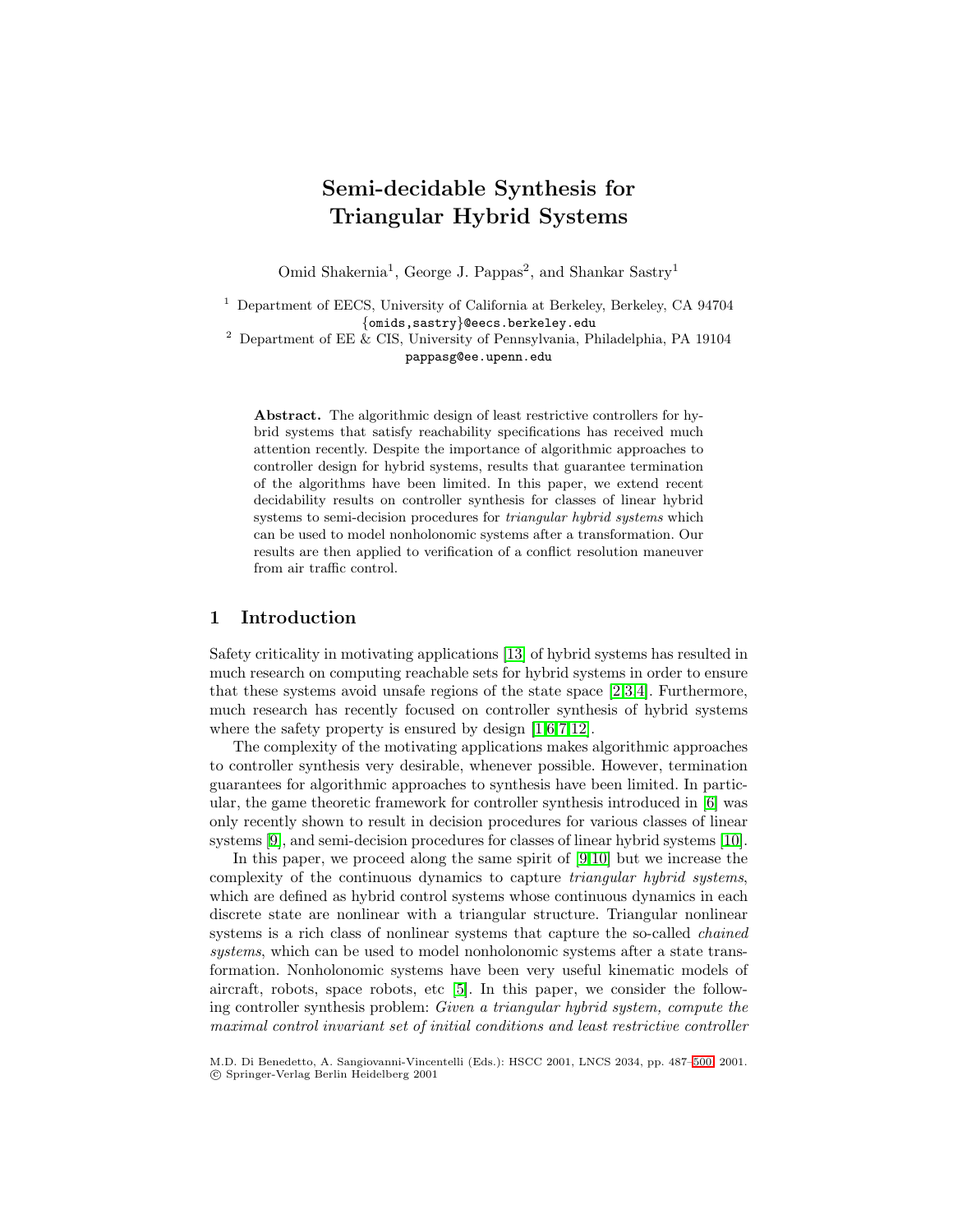such that for all disturbances the state will avoid an unsafe set. In particular, we present a semi-decision procedure which, if it terminates, exactly solves the above problem.

The solution of the above problem depends critically on state of the art techniques from controller synthesis of hybrid systems. In particular, we adopt the general framework for controller synthesis of nonlinear hybrid systems [\[6\]](#page-13-0), while we follow in spirit the approach taken in [\[9\]](#page-13-0). In particular, we focus on continuous games for triangular nonlinear systems. Application of the maximum principle leads to bang-bang optimal controls and a triangular structure in the co-state equations. Rather than solving the Hamilton-Jacobi partial differential equations for reachability computations, we abstract the bang-bang nature of the optimal control to a hybrid system. The piece-wise constant nature of the optimal inputs and disturbances, and the triangular structure of the state and co-state dynamics leads to polynomial flows for the states and co-states. This allows us to use quantifier elimination in each discrete state of the abstracted game to perform reachability computations. The above sequence of steps results in a semi-decision procedure for controller synthesis for triangular hybrid systems. However, unlike classes of linear systems where the number of switchings is uniformly finite [\[9\]](#page-13-0), no such guarantee exists for triangular systems, making very difficult any claims for a decision procedure.

The structure of this paper is as follows: In Section 2 we review the synthesis framework of [\[6\]](#page-13-0). In Section [3](#page-3-0) we present a semi-decision procedure for reach set computation in triangular nonlinear systems, which is lifted in Section [4](#page-9-0) to triangular hybrid systems. These results are then applied in Section [5](#page-10-0) to a verification of a conflict resolution maneuver from air traffic control.

# **2 Controller Synthesis for Nonlinear Hybrid Systems**

In this section we review the framework for computing the maximum controlled invariant safe set for general nonlinear hybrid systems [\[6,12\]](#page-13-0).

#### **Definition 1 (Hybrid system).**

A hybrid system H is a collection  $(X, V, I, f, E, \phi)$ , with:

- **–** *State and input variables*: X and V are disjoint collections of state and input variables. We assume that  $X = X_D \cup X_C$  and  $V = V_D \cup V_C$ , where  $X_C$ and  $V_C$  contain continuous, and  $X_D$  and  $V_D$  discrete variables. We refer to valuations  $x \in \mathbf{X}$  and  $v \in \mathbf{V}$  as the state and the input of the hybrid system.
- $$
- **–** *Continuous evolution:*  $f: \mathbf{X} \times \mathbf{V} \rightarrow T\mathbf{X_C}$  is a vector field.
- **–** *Discrete transitions*: E ⊆ **X** × **V** × **X** is a set of discrete transitions.
- **–** *Admissible inputs:*  $\phi$  : **X**  $\rightarrow$  2<sup>V</sup> gives the set of admissible inputs at a given state  $x \in \mathbf{X}$ .

It is customary to use the notation  $(q, x)=(x|_{X_D}, x|_{X_C}) \in \mathbf{X}$ . The meaning of the variable x will be clear from the context.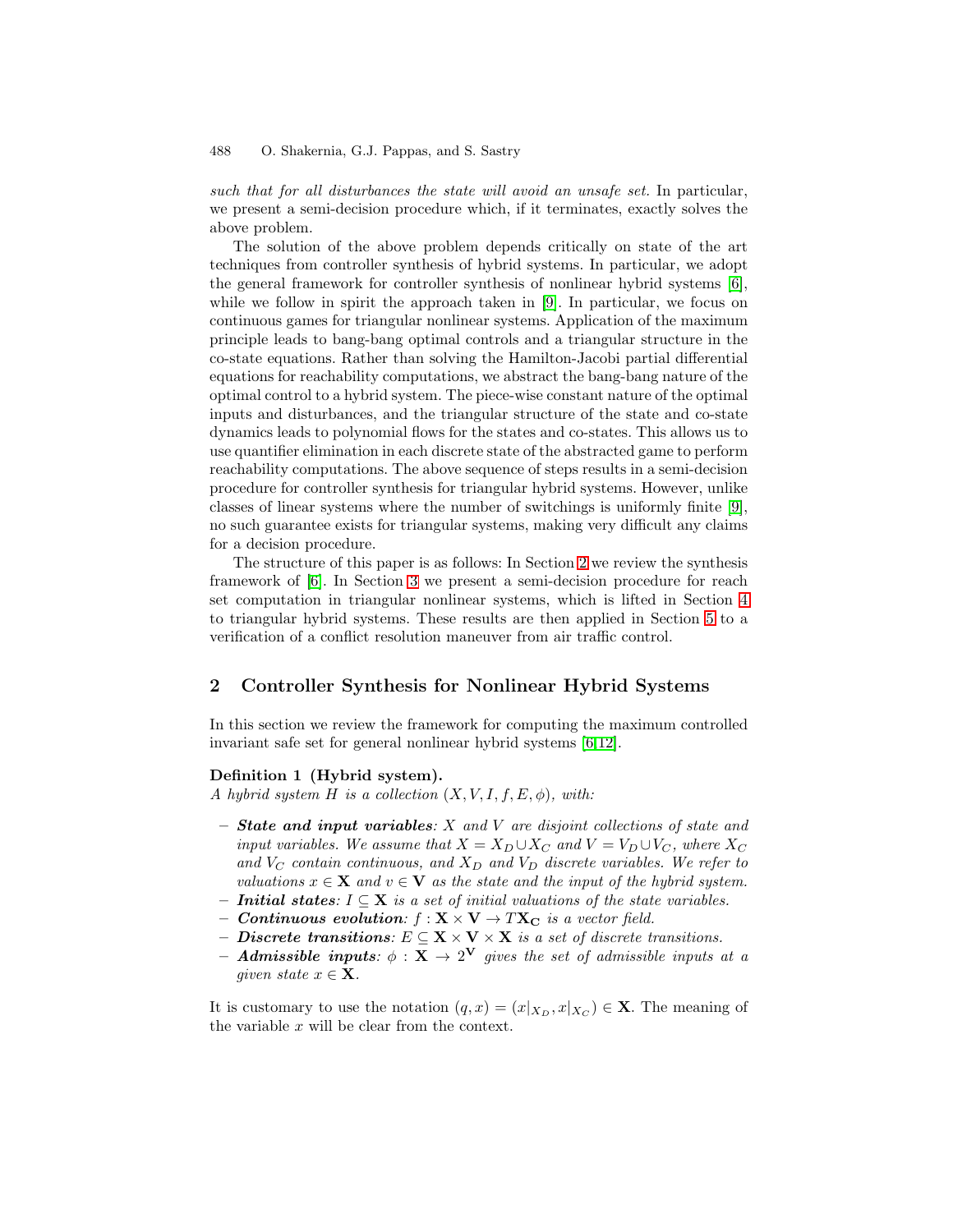<span id="page-2-0"></span>For any input  $v = (u, d) \in V$ , define the set:

$$
Inv(v) \triangleq \{x \in \mathbf{X} \mid v \in \phi(x) \land (x, v, x) \in E\}.
$$

For a state  $x \in \mathbf{X}$  and input  $v = (u, d)$ , define:

$$
Next(x, v) \triangleq \begin{cases} \{y \in \mathbf{X} \mid (x, v, y) \in E\} & \text{if } v \in \phi(x) \\ \emptyset & \text{if } v \notin \phi(x). \end{cases}
$$

 $Inv(v)$  is the set of states from which continuous evolution is possible under input v, while  $Next(x, v)$  is the set of states that can be reached from x under input v through a discrete transition. For any set  $K \subseteq \mathbf{X}$  and input  $v = (u, d)$ the successor of K under v is given by  $Next(K, v) = \bigcup_{x \in K} Next(x, v)$ .

For any set  $K \subseteq \mathbf{X}$  define the *controllable predecessor* of K,  $Pre_u(K)$ , and the uncontrollable predecessor of  $K$ ,  $Pre_d(K)$ , by:

$$
Pre_u(K) \triangleq \{x \in \mathbf{X} \mid \exists u \in \mathbf{U} \ \forall d \in \mathbf{D} \ x \notin Inv(v) \land Next(K, v) \subseteq K\} \cap K,
$$
  

$$
Pre_d(K) \triangleq \{x \in \mathbf{X} \mid \forall u \in \mathbf{U} \ \exists d \in \mathbf{D} \ Next(K, v) \cap K^c \neq \emptyset\} \cup K^c.
$$

where  $v = (u, d)$ . Pre<sub>u</sub> $(K)$  contains all states in K for which u can force a transition back into K.  $Pre_d(K)$  contains all states outside K together with those states for which it is possible to transition outside  $K$  regardless of the action of u. Whereas  $Pre_u$  and  $Pre_d$  capture information about regions of the state space that can be reached through discrete transitions of the system, the following operator [\[12\]](#page-13-0) captures continuous reachability information.

**Definition 2 (Reach-Avoid).** Given a hybrid system H and disjoint sets K,  $G \subseteq \mathbf{X}$ , the operator Reach :  $2^{\mathbf{X}} \times 2^{\mathbf{X}} \to 2^{\mathbf{X}}$  is defined as:

 $Reach(K, G) \triangleq \{x_0 \mid \forall u \in \mathcal{U} \exists d \in \mathcal{D} \exists t \geq 0 : x(t) \in K \land \forall s \in [0, t] \ x(s) \notin G\},\$ 

were  $U, D$  denote the set of piecewise continuous functions from the  $\mathbb{R}$  to  $\mathbf{U}, \mathbf{D}$ respectively, and  $x(\cdot)$  is the unique state trajectory starting from initial condition  $x(0) = x_0$  under the input  $(u, d)$ .

The set  $Reach(K, G)$  contains the states from which for all controls there exists a disturbance such that the state trajectory can be driven to K while avoiding the escape set  $G$ . The following algorithm uses the Reach operator to compute the maximal controlled invariant subset of  $F$  (see [\[12\]](#page-13-0)).

# **Algorithm 1 (Maximum Controlled Invariant Safe Set)** *initialize*

```
W^0 = F; \quad W^{-1} = \emptyset; \quad i = 0\textit{while} \ W^i \neq W^{i-1}W^{i-1} = W^i \setminus \text{Reach}(\text{Pre}_d(W^i), \text{Pre}_u(W^i))i = i - 1end while
W^* := W^iend
```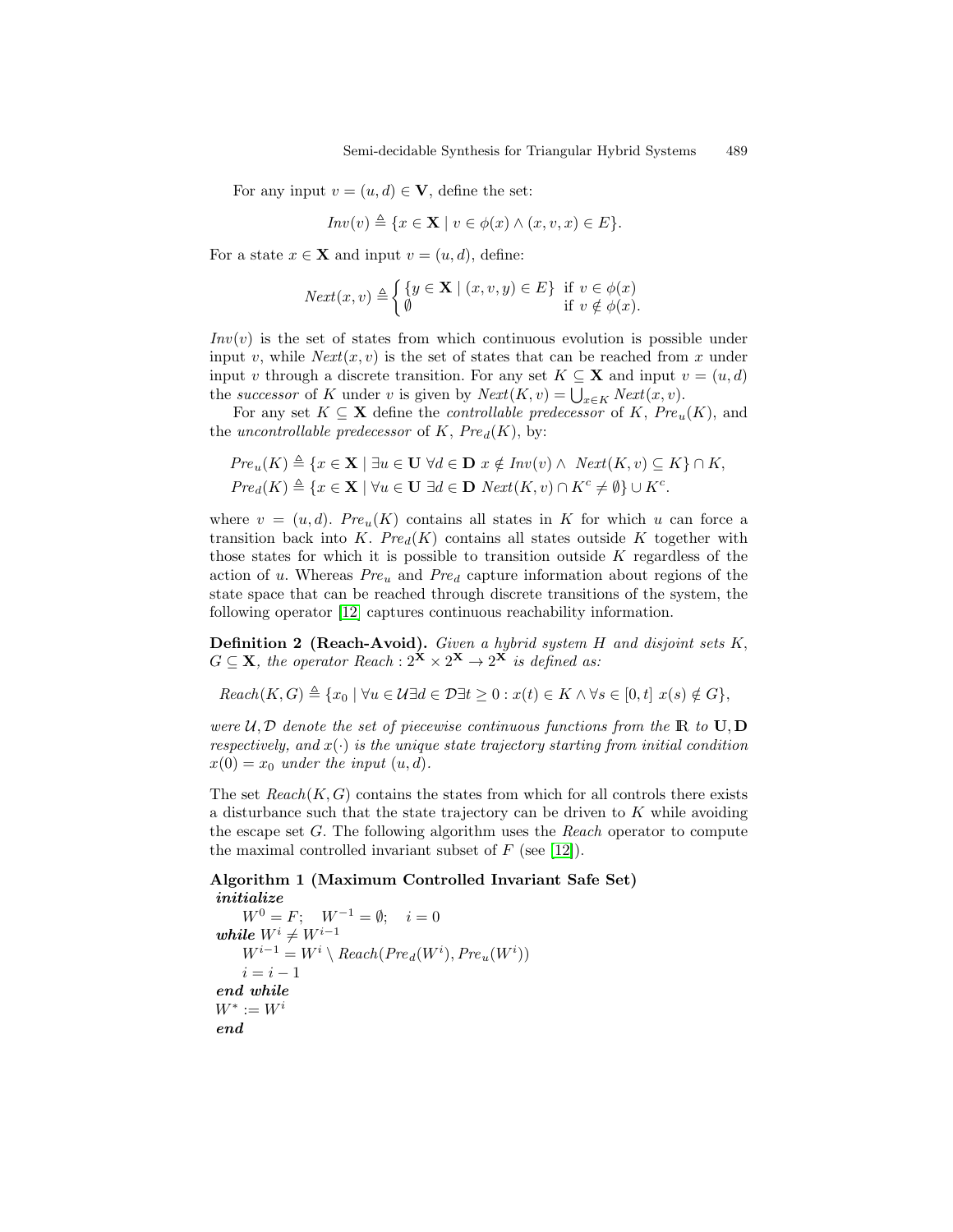<span id="page-3-0"></span>Algorithm [1](#page-2-0) iteratively removes from the safe set  $F$  all states for which there is a disturbance which either through continuous evolution or discrete transition can bring the system outside F regardless of the control action. In order to implement Algorithm [1,](#page-2-0) one needs to encode sets of states, perform set intersection, union, test for emptiness, and exactly compute  $Reach(\cdot, \cdot)$ . If all these conditions hold for a class of systems, then the problem is semi-decidable for that class of systems. Even though there is no guarantee of termination, if the algorithm terminates, then it exactly computes the unique maximal controlled invariant set W∗. If in addition, Algorithm [1](#page-2-0) is guaranteed to terminate after a finite number of iterations for a class of systems, then we say the problem is decidable for that class.

The main difficulty in the implementation of Algorithm [1](#page-2-0) is the computation of the Reach operator. For general nonlinear hybrid systems, the computation of Reach relies on the numerical solution of a pair of coupled Hamilton-Jacobi partial differential equations [\[7,12\]](#page-13-0). In this paper, we show that for a certain class of nonlinear hybrid systems with triangular continuous dynamics each step of Algorithm [1](#page-2-0) is symbolically computable. This class is rich enough to capture hybrid systems with chained nonlinear dynamics, which model nonholonomic kinematics for aircraft, cars, and robots.

### **3 Computing Safe Sets for Triangular Nonlinear Systems**

In this section, we address the problem of computing maximal controlled invariant safe sets for a class of nonlinear control systems subject to disturbances. The computation of maximal safe sets is a fundamental step in the least restrictive controller synthesis problem [\[6\]](#page-13-0). In this section, we extend the methodology of symbolic controller synthesis for classes linear systems described in [\[9\]](#page-13-0) to a class of nonlinear systems.

For a differential game  $\dot{x} = f(x, u, d)$  between inputs  $u \in U \subset \mathbb{R}^{n_u}$  and disturbances  $d \in D \subset \mathbb{R}^{n_d}$ , the solution to the controller synthesis problem requires the computation of the set of initial states for which there exists a disturbance that can eventually drive the system to some unsafe set regardless of the actions of the control. Therefore the controller synthesis problem for continuous time system requires the computation of the continuous system version of the Reach-Avoid set.

**Definition 3 (Reach-Avoid).** Given a differential game  $\dot{x} = f(x, u, d)$  and disjoint sets  $K, G \subseteq \mathbb{R}^n$ , the operator Reach :  $2^{\mathbb{R}^n} \times 2^{\mathbb{R}^n} \to 2^{\mathbb{R}^n}$  is defined as:

 $Reach(K, G) \triangleq \{x_0 \mid \forall u \in \mathcal{U} \ \exists d \in \mathcal{D} \ \exists t \geq 0 \ : \ x(t) \in K \land \forall s \in [0, t] \ x(s) \notin G\},\$ 

where U,  $\mathcal D$  denote the set of piecewise continuous functions from the R to U,  $D$ respectively, and  $x(\cdot)$  is the unique state trajectory of  $\dot{x} = f(x, u, d)$  starting from initial condition  $x(0) = x_0$  under the input  $(u, d)$ .

The set  $Reach(K, G)$ , which is graphically depicted in Figure [1,](#page-4-0) contains the states from which for all controls there exists a disturbance such that the state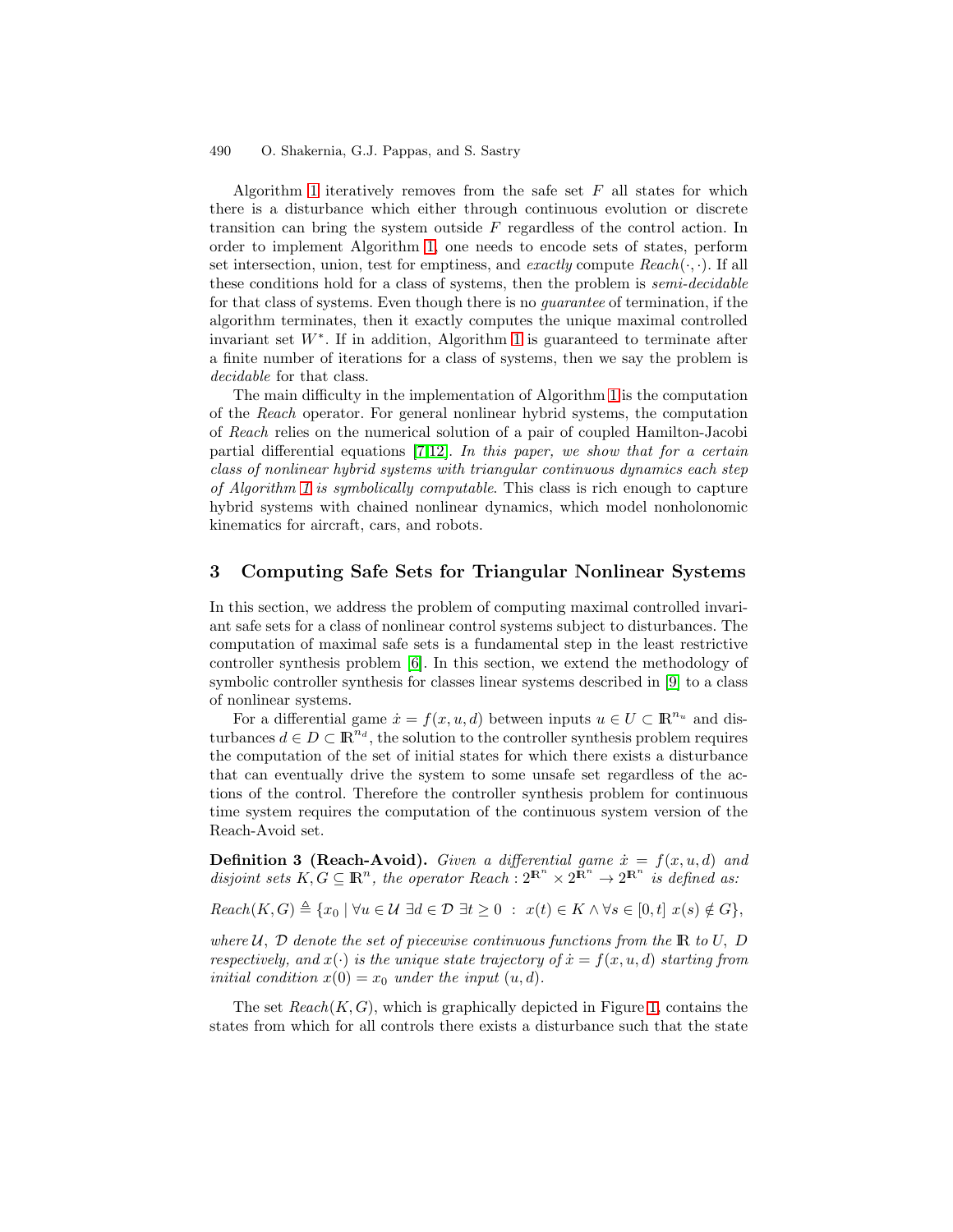<span id="page-4-0"></span>

**Fig. 1.** Showing a graphical depiction of  $Reach(K, G)$ .

trajectory can be driven to  $K$  while avoiding the escape set  $G$ . It was shown recently that the computation of Reach is decidable for certain classes of linear systems [\[10\]](#page-13-0). Here we extend the result to a class of nonlinear systems. As a motivating example, consider the following nonlinear system in so-called *chain* form:

$$
\dot{x}_j^0 = u_j \t j = 1, ..., m\n\dot{x}_{ij}^1 = x_i^0 u_j \t j = 1, ..., m \text{ and } i < j\n\dot{x}_{ij}^k = x_{ij}^{k-1} u_j \t j = 1, ..., m \text{ and } i < j \text{ and } k = 2, ..., n_j.
$$
\n(1)

Control systems of the class shown in equation (1) are quite important because they can be used to model many types of nonholonomic and under-actuated systems including unicycles, cars, multi-steering trucks with N-trailers, space robots, etc. [\[8\]](#page-13-0). We now apply the symbolic controller synthesis methodology described in [\[9,10\]](#page-13-0) to this chain form system.

#### **3.1 Computation of Optimal Control**

For the chain form system (1), suppose we wish to compute the set of initial conditions  $W \subset \mathbb{R}^n$  for which there exists a control  $u(\cdot)$ , constrained to a compact rectangular feasible control set  $U \subset \mathbb{R}^m$ , that can steer the state to the goal  $G \subset \mathbb{R}^n$  while avoiding states  $B \subset \mathbb{R}^n$ . This problem is closely related to the problem of nonholonomic motion planning in the presence of obstacles [\[5\]](#page-13-0) and is equivalent to computing  $W = Reach(G, B)$ .

To solve the reachability problem, we first introduce the *co-state*  $p \in \mathbb{R}^n$  and construct the Hamiltonian:

$$
H(x, p, u) = pT f(x, u) = \sum_{j=1}^{m} \left( p_j^0 + \sum_{i=1}^{j-1} \left( p_{ij}^1 x_i^0 + \sum_{k=2}^{n_j} p_{ij}^k x_{ij}^{k-1} \right) \right) u_j.
$$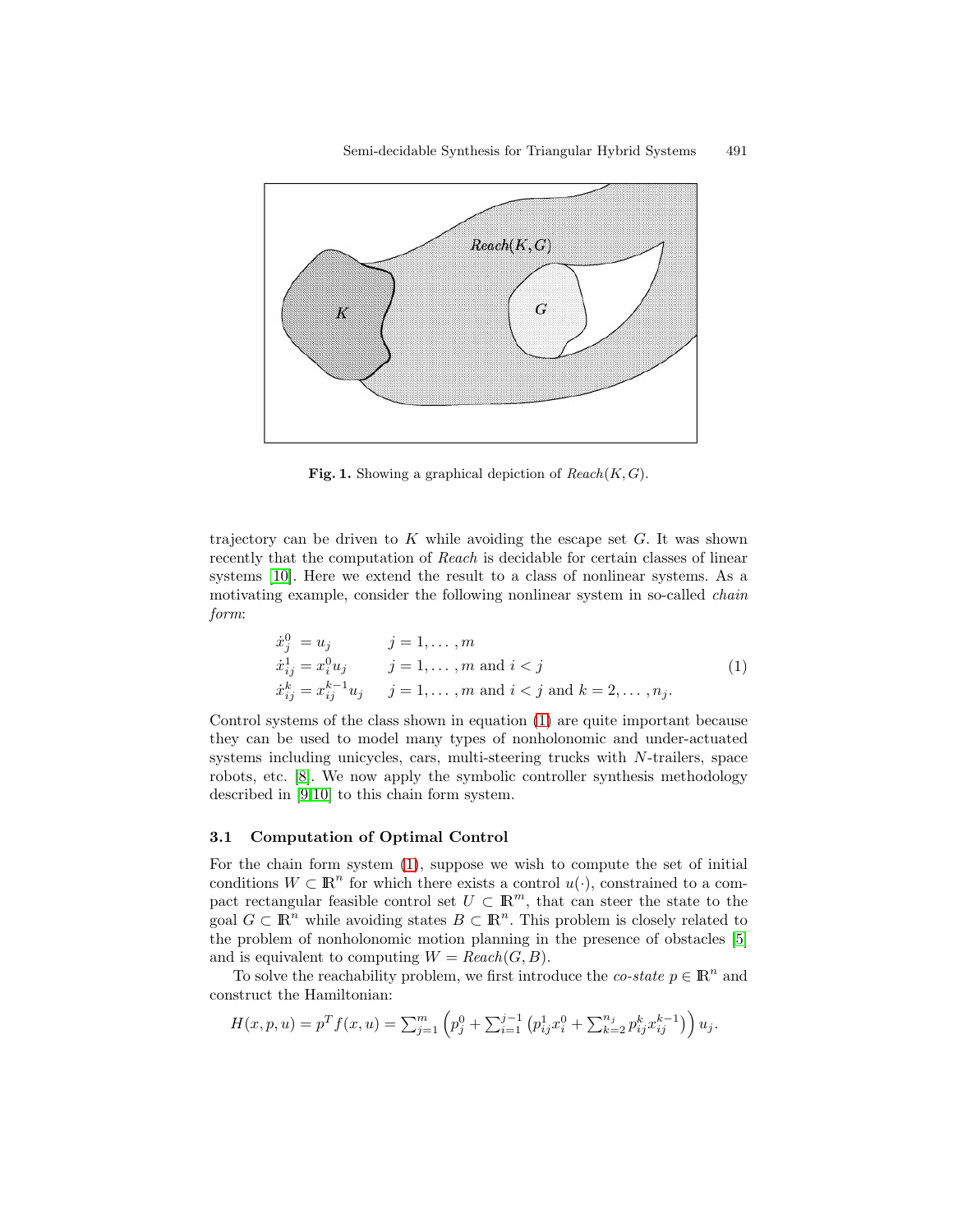<span id="page-5-0"></span>The Hamiltonian satisfies the state and co-state differential equations  $\dot{x}$  =  $\frac{\partial H}{\partial p}$ ,  $\dot{p} = -\frac{\partial H}{\partial x}$ . From the Hamiltonian, we compute the co-state dynamics:

$$
\dot{p}_{ij}^{n_j} = 0 \t j = 1, ..., m \text{ and } i < j
$$
  
\n
$$
\dot{p}_{ij}^{k-1} = -p_{ij}^k u_j \t j = 1, ..., m \text{ and } i < j \text{ and } k = 2, ..., n_j
$$
  
\n
$$
\dot{p}_i^0 = -\sum_{j=1}^m p_{ij}^1 u_j \t i = 1, ..., m.
$$

Notice that the chain structure of the system dynamics is inherited by the costate dynamics. Next, we initialize the co-state as the inward-pointing normal on the boundary of G and apply the Pontryagin Maximum Principle to compute the optimal control  $u^* = \arg \max_{u \in U} H(x, p, u)$ . Since the feasible control set is a compact rectangle  $U = \prod_{i=1}^{m} [\underline{U}_j, \overline{U}_j] \subset \mathbb{R}^m$ , we may decompose the Maximum Principle for each component of the input:

$$
u_j^* = \arg \max_{u_j \in [\underline{U}_j, \overline{U}_j]} \left( p_j^0 + \sum_{i=1}^{j-1} \left( p_{ij}^1 x_i^0 + \sum_{k=2}^{n_j} p_{ij}^k x_{ij}^{k-1} \right) \right) u_j. \tag{2}
$$

#### **3.2 Construction of Hybrid System**

The Maximum Principle calls for bang-bang controls: the optimal controls will always lie on the vertices on the feasible control set  $U$ . From equation (2), it is direct to see that  $u_j^*$  is either  $\underline{U}_j$  or  $\overline{U}_j$  depending on the sign of the "switching" function" of the state and co-state which multiplies  $u_i$ . Thus, as proposed in [\[9,](#page-13-0) [10\]](#page-13-0) we can construct a hybrid system which has  $2^m + 1$  discrete states: One discrete state for each vertex of the rectangle  $U$ , and one discrete state for stopping the reachability computation on the obstacle set  $B$  (see [\[10\]](#page-13-0)). The guards and invariants for the constructed hybrid system are defined by the "switching functions" in the optimal control shown in equation (2).

#### **3.3 Reach Set Computation**

For each discrete state of the constructed hybrid system we need to solve a reachability computation for a system of the form:

$$
\dot{x}_{j}^{0} = u_{j}^{*} \qquad j = 1, ..., m
$$
\n
$$
\dot{x}_{ij}^{1} = x_{i}^{0}u_{j}^{*} \qquad j = 1, ..., m \text{ and } i < j
$$
\n
$$
\dot{x}_{ij}^{k} = x_{ij}^{k-1}u_{j}^{*} \qquad j = 1, ..., m \text{ and } i < j \text{ and } k = 2, ..., n_{j}
$$
\n
$$
\dot{p}_{ij}^{n_{j}} = 0 \qquad j = 1, ..., m \text{ and } i < j.
$$
\n
$$
\dot{p}_{ij}^{k-1} = -p_{ij}^{k}u_{j}^{*} \qquad j = 1, ..., m \text{ and } i < j \text{ and } k = 2, ..., n_{j}
$$
\n
$$
\dot{p}_{i}^{0} = -\sum_{j=1}^{m} p_{ij}^{1}u_{j}^{*} \qquad i = 1, ..., m,
$$
\n(3)

where  $u_j^*$  is a constant rational number. It is easily shown that the problem of computing the reachable set of this system is decidable. Indeed, due to the chain form of the state and co-state dynamics, we may iteratively compute the flow of the system by symbolic integration and substitution starting from  $x_i^0$  and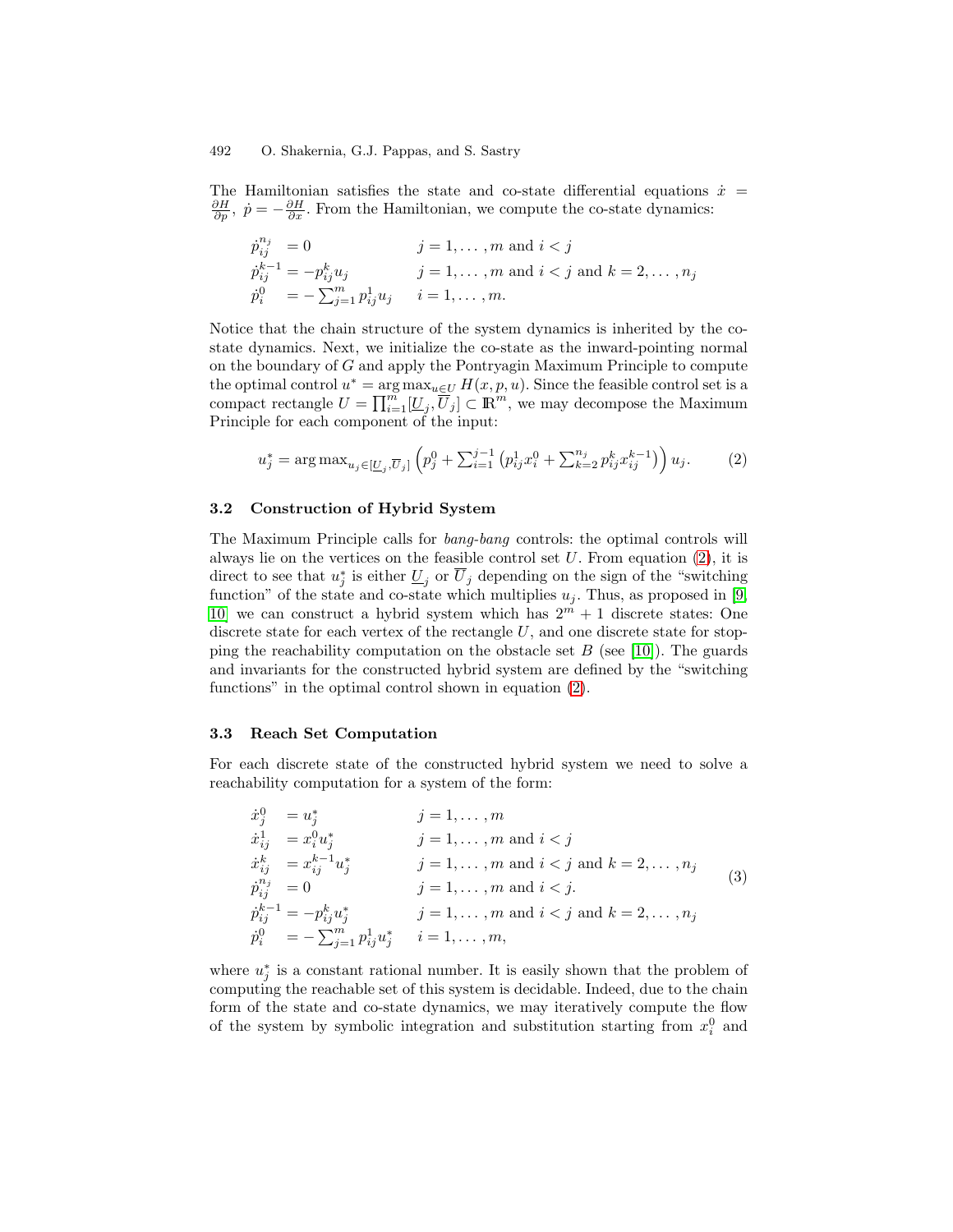proceeding down the chain. By symbolic integration the flow of this system is computed to be:

$$
x_i^0(t) = x_i^0(0) + u_i^*t \t i = 1, ..., m
$$
  
\n
$$
x_{ij}^1(t) = x_{ij}^1(0) + x_i^0(0)u_j^*t + \frac{1}{2}u_i^*u_j^*t^2
$$
  
\n
$$
\vdots
$$
  
\n
$$
p_{ij}^{n_j}(t) = p_{ij}^{n_j}(0) \t j = 1, ..., m \text{ and } i < j
$$
  
\n
$$
p_{ij}^k(t) = \sum_{l=0}^{n_j-k} \frac{(-u_j^*t)^l}{l!} p_{ij}^{k+l}(0) \t j = 1, ..., m \text{ and } i < j \text{ and } k = 1, ..., n_j
$$
  
\n
$$
p_i^0(t) = p_i^0(0) + \sum_{l=1}^{n_j-1} \frac{(-u_j^*t)^l}{l!} p_{ij}^l(0) \t i = 1, ..., m.
$$

We use the notation  $x(t) = \phi(x_0, u, t)$  to denote the state  $x(t)$  which is a result of flowing for t seconds along the dynamics of the system with input  $u$  starting at the initial condition  $x(0) = x_0$ . Since the flow of this system is polynomial, it admits quantifier elimination [\[11\]](#page-13-0), and hence the computation of the set of points which can reach a semi-algebraic set K,  $\{x_0 \in \mathbb{R}^n \mid \exists t > 0 : \phi(x_0, u_j^*, t) \in K\}$ for each discrete state of the constructed hybrid system is decidable.

The only remaining condition of interest for the constructed hybrid system is an upper bound on the number of switchings between the discrete states. For the case of linear systems with dynamic matrices that are either nilpotent or diagonalizable with real rational eigenvalues, a result of Pontryagin provides that the number of switchings of the optimal control is no greater than the dimension of the system. For these classes of systems, we are able to show decidability of the least restrictive controller synthesis problem [\[9\]](#page-13-0). We can make no such claim in the case of chain form systems of the type in equation [\(1\)](#page-4-0). In general there is no upper bound on the number of switchings on the optimal control defined in [\(2\)](#page-5-0). Hence we conclude that controller synthesis problem for the class of chain form systems is semi-decidable.

#### **3.4 Triangular Systems**

Upon examination, we realize that there are essentially two features in the structure of chain form systems that allow the above methodology to work:

- 1. The vector field has linear terms in  $u$ .
	- **–** Thus the Hamiltonian has linear terms in u, and applying the Maximum Principle, we see that the optimal input  $u^*$  is piecewise constant on the vertices of the feasible control set.
	- **–** This allows us to construct a hybrid system out of the switching logic of the optimal control, where for each discrete state there is a constant  $u^*$ .
- 2. The time derivative of each state is a polynomial in the input and the preceding states of the chain.
	- **–** For a constant u<sup>∗</sup> the flow can be computed iteratively by symbolic integration and substitution starting from the beginning of the chain.
	- **–** Since u<sup>∗</sup> is constant and the vector field depends polynomially in states, the flow of the system is polynomial in  $u^*$ , t and the state.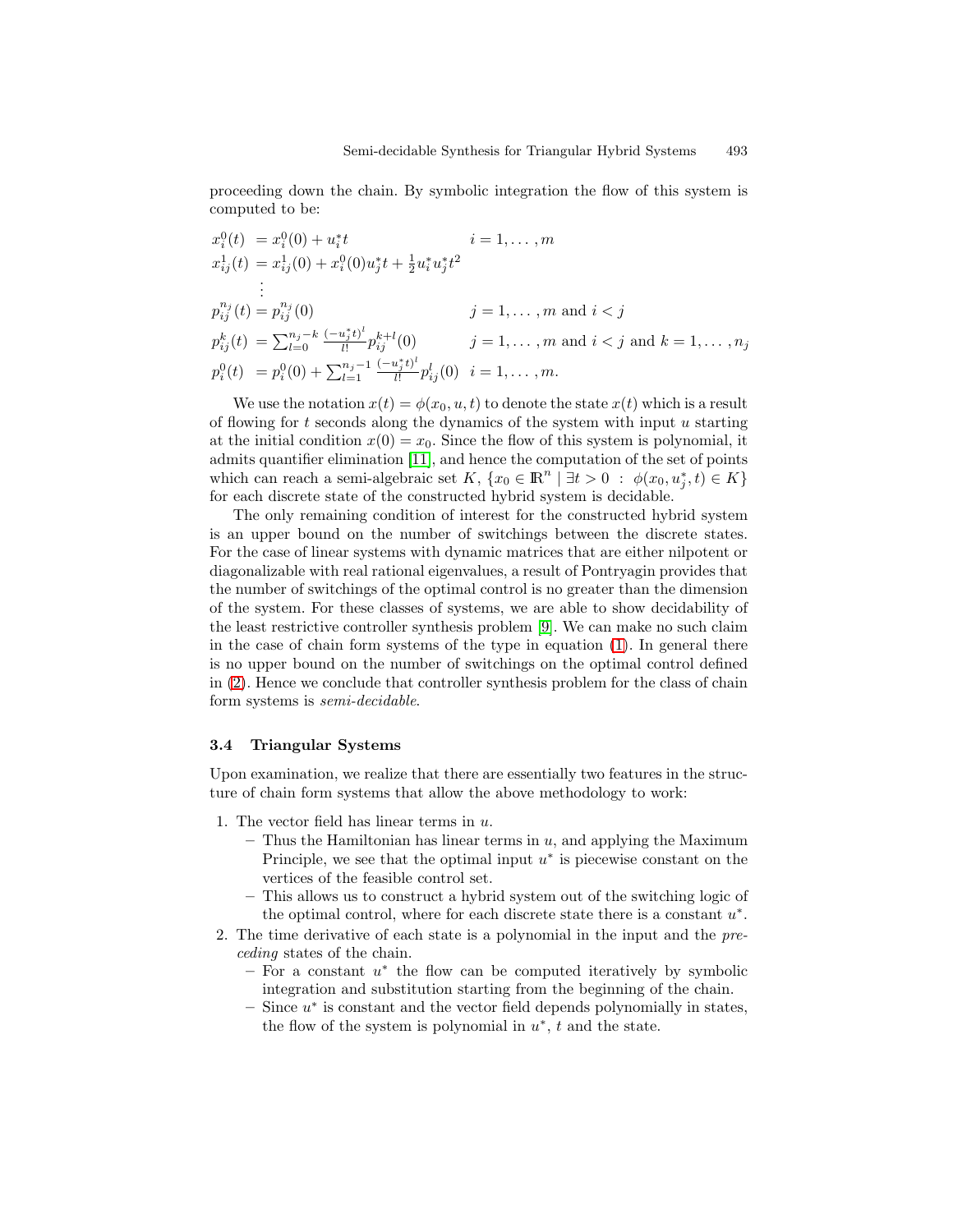**–** This structure is inherited by the co-state dynamics and hence the flow of the co-state can also be symbolically integrated.

The observation above suggests that the methodology for symbolic reachability computation will also work on the following larger class of triangular nonlinear systems.

#### **Definition 4 (Triangular nonlinear system).**

A nonlinear system  $\dot{x} = f(x, u)$  is called triangular if it can be written as:

$$
\begin{aligned}\n\dot{x}_0 &= a + \sum_{j=1}^m b_j u_j \\
\dot{x}_1 &= f_1(x_0) + \sum_{j=1}^m g_{1j}(x_0) u_j \\
\dot{x}_2 &= f_2(x_0, x_1) + \sum_{j=1}^m g_{2j}(x_0, x_1) u_j \\
&\vdots \\
\dot{x}_n &= f_n(x_0, \dots, x_{n-1}) + \sum_{j=1}^m g_{nj}(x_0, \dots, x_{n-1}) u_j,\n\end{aligned}
$$

where a,  $b_j \in \mathbb{Q}$  and  $f_i, g_{ij} \in \mathbb{Q}[x_0,\ldots,x_{i-1}]$  for  $i=1,\ldots,n$  and  $j=1,\ldots,m$ .

Moreover, it is direct to see that the methodology is also applicable to the class of triangular differential games between inputs  $u \in \mathbb{R}^{n_u}$  and disturbances  $d \in \mathbb{R}^{n_d}$ .

#### **Definition 5 (Triangular differential game).**

A differential game  $\dot{x} = f(x, u, d)$  is called triangular if it can be written as:

$$
\begin{aligned}\n\dot{x}_{0j} &= a_j + \sum_{k=1}^{n_u} b_{jk} u_k + \sum_{k=1}^{n_d} c_{jk} d_k \\
\dot{x}_{1j} &= f_{1j}(x_{01}, \dots, x_{0L}) + \sum_{k=1}^{n_u} g_{1jk}(x_{01}, \dots, x_{0L}) u_j + \\
&\sum_{k=1}^{n_d} h_{1jk} d_k(x_{01}, \dots, x_{0L}) \\
&\vdots \\
\dot{x}_{ij} &= f_{ij}(x_{01}, \dots, x_{0L}, \dots, x_{(i-1)1}, \dots x_{(i-1)L}) + \\
&\sum_{k=1}^{n_u} g_{ijk}(x_{01}, \dots, x_{0L}, \dots, x_{(i-1)1}, \dots x_{(i-1)L}) u_j + \\
&\sum_{k=1}^{n_d} h_{ijk}(x_{01}, \dots, x_{0L}, \dots, x_{(i-1)1}, \dots x_{(i-1)L}) d_k\n\end{aligned}
$$

for  $j = 1, \ldots, L$ , and  $i = 1, \ldots, n_j$ , and where  $a_j, b_{jk}, c_{jk} \in \mathbb{Q}$  and  $f_{ij}$ ,  $g_{ijk}$ ,  $h_{ijk}$  are polynomials with rational coefficients.

**Theorem 1 (Semi-decidable reach for triangular differential games).** For a triangular differential game  $\dot{x} = f(x, u, d)$ , if the inputs and disturbances are constrained to compact rectangles with rational coefficients, then for any disjoint semi-algebraic sets  $K, G \subset \mathbb{R}^n$ , the problem of computing Reach $(K, G)$ is semi-decidable.

*Proof.* We need to show that the methodology for symbolic reach set computation proposed in [\[9,10\]](#page-13-0) can be applied to triangular differential games and that each step in the methodology is computable.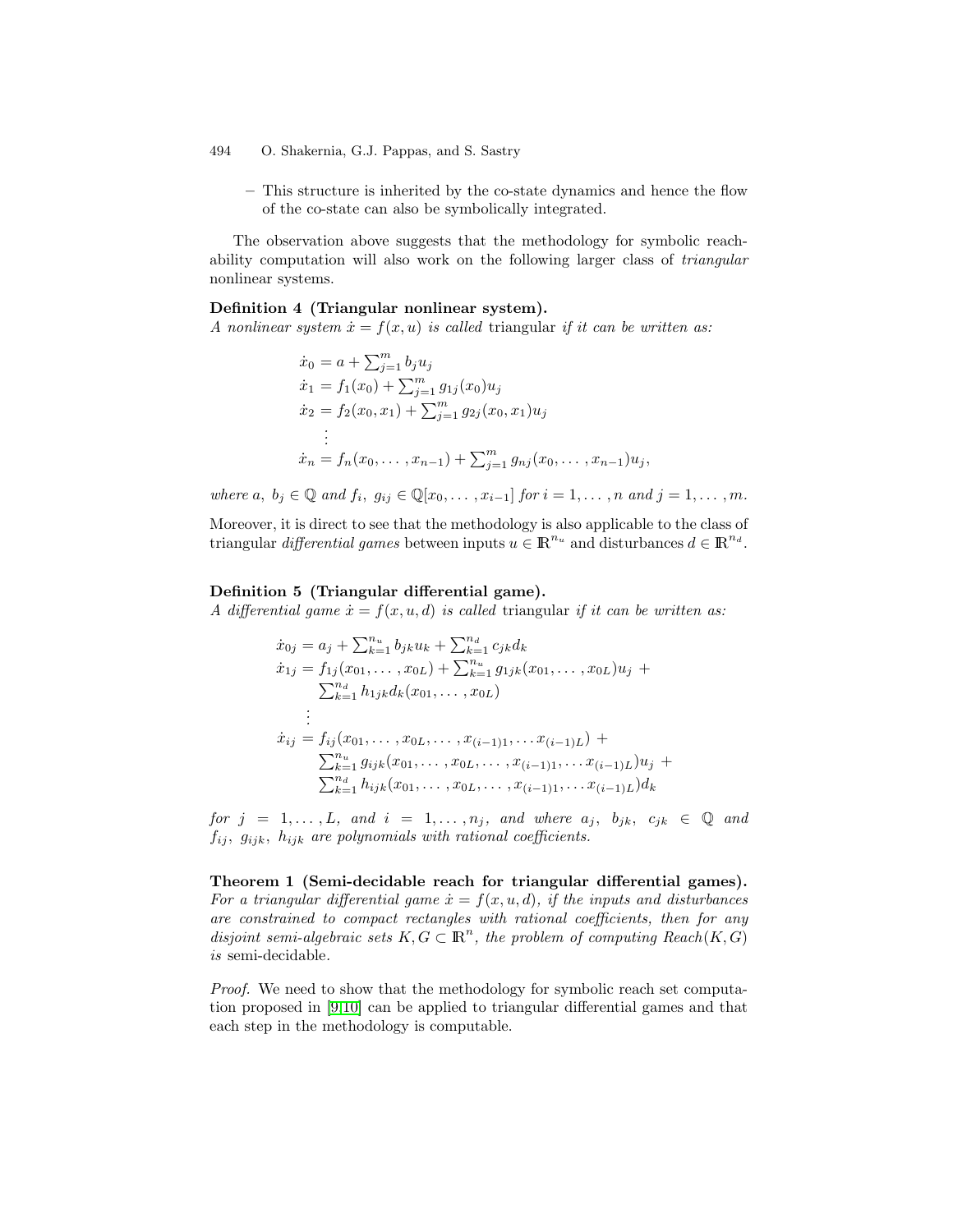1. **Compute Optimal Control.** Since the vector field can be written as  $\dot{x} =$  $f_1(x, u) + f_2(x, d)$ , the Hamiltonian  $H = p^T f(x, u, d)$  is separable, which implies that there exists a *saddle solution*  $(u^*, d^*)$  of optimal control and disturbance:

$$
u^* = \arg\max_{u \in U} p^T f_1(x, u), \qquad d^* = \arg\min_{d \in D} p^T f_2(x, d). \tag{4}
$$

Moreover, since the Hamiltonian has linear terms in  $u$  and  $d$ , and the sets of feasible controls and disturbances are compact rectangles  $U = \prod^{n_u} [U \overline{U} \cap \overline{D} \cap \overline{D} \cap \overline{D} \cap \overline{D} \cap \overline{D} \cap \overline{D} \cap \overline{D}]$  (we may decompose couples  $\prod_{i=1}^{n_u} [\underline{U}_j, \overline{U}_j] \subset \mathbb{R}^{n_u}, D = \prod_{i=1}^{n_d} [\underline{D}_j, \overline{D}_j] \subset \mathbb{R}^{n_d}$ , we may decompose equation  $(4)$  to get:

$$
u_j^* = \arg \max_{u_j \in [\underline{U}_j, \overline{U}_j]} s_j^u(x, p) \ u_j, \qquad d_j^* = \arg \max_{d_j \in [\underline{D}_j, \overline{D}_j]} s_j^d(x, p) \ d_j, \tag{5}
$$

where  $s_j^u(\cdot)$  and  $s_j^d(\cdot)$  are "switching functions" which are polynomial in the state and co-state  $(x, p)$ . The Maximum Principle calls for bang-bang optimal controls and disturbances: Depending on the signs of the switching functions, the optimal controls and disturbances will always lie on a vertex of the feasible control and disturbance set.

- 2. **Construct Hybrid System.** Construct a hybrid system with  $2^{n_u}$  discrete states for each possible optimal control,  $2^{n_d}$  discrete states for each possible disturbance, and one discrete state for stopping the reachability computation on the avoid set G (see [\[10\]](#page-13-0)). The switching functions  $s_j^u(\cdot)$ ,  $s_j^d(\cdot)$  determine the discrete transitions of the constructed hybrid system, and continuous dynamics are the co-state dynamics  $\dot{p} = -\frac{\partial H}{\partial x}$  appended to  $\dot{x} = f(x, u^*, d^*)$ where  $(u^*, d^*)$  are constant.
- 3. **Calculate Reach Set.** In each discrete state, the triangular structure of the state dynamics and the fact that the optimal control and disturbance  $(u^*, d^*)$ are constant allows the flow of the state dynamics to can be computed by symbolic integration. Moreover, it is direct to check that the co-state dynamics inherit the triangular structure of the state dynamics and that the flow of the co-state dynamics can also be integrated symbolically. Since the flow in each discrete state of the constructed hybrid system is polynomial, we may perform quantifier elimination to compute the reachable set for each discrete state of the hybrid system.

We have constructed a hybrid system for which the problem of computing the reach set of each discrete state is decidable. By initializing the hybrid system with the usable part of the unsafe set K (see [\[9\]](#page-13-0)), we have a semi-decision procedure for computing  $Reach(K, G)$ . However, since in general there is no bound on the number of times the switching functions change sign, there is no bound on the number of discrete transitions the hybrid system takes, and hence we cannot guarantee that the reach set computation will terminate.  $\Box$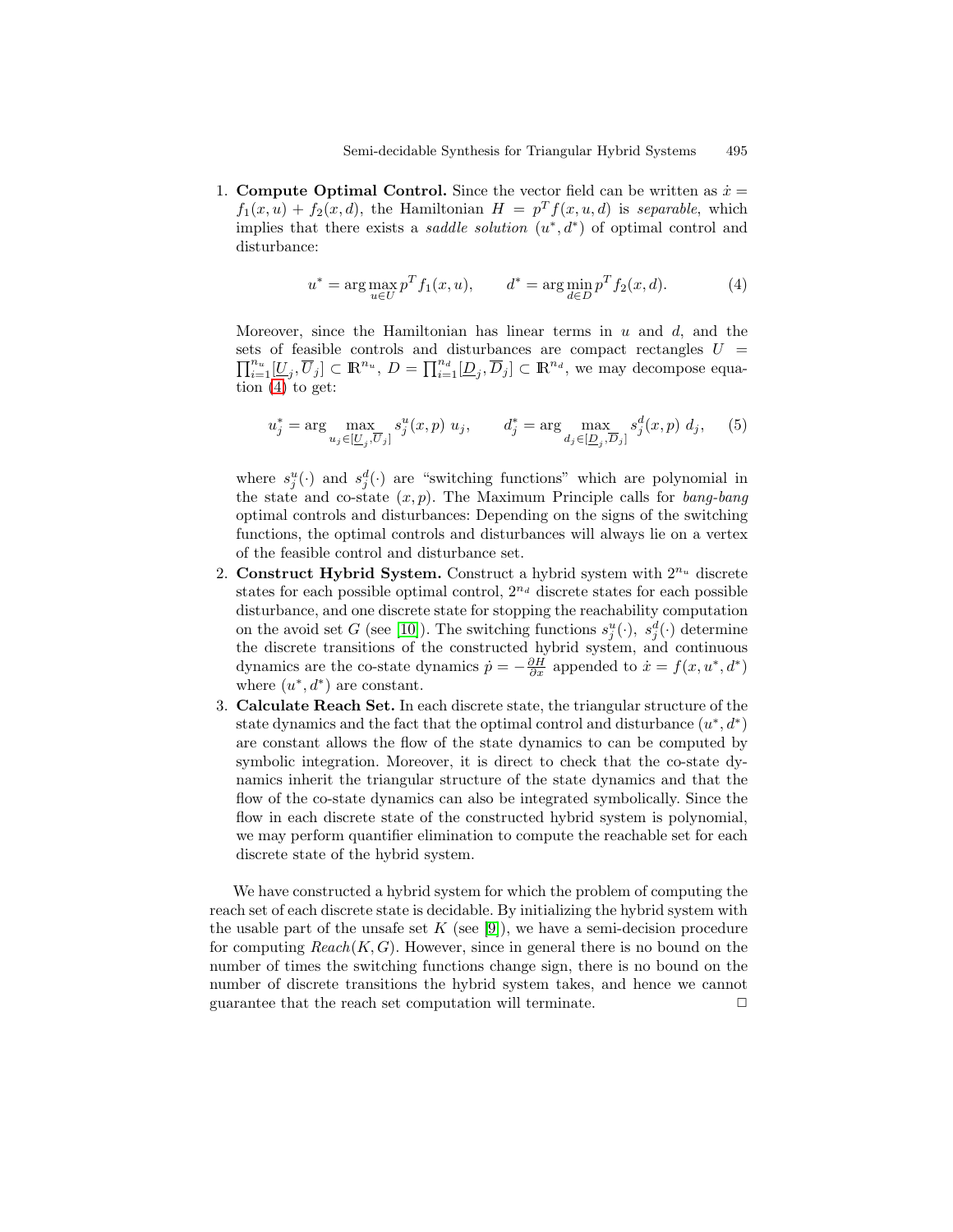# <span id="page-9-0"></span>**4 Controller Synthesis for Triangular Hybrid Systems**

The results of the previous section naturally inspire the following definition.

#### **Definition 6 (Triangular hybrid system).**

A hybrid system  $H = (X, V, I, f, E, \phi)$  is called a triangular hybrid system if  $\forall q \in \mathbf{X}_D$  the set of feasible inputs  $\phi(q, x)|_{V_C} = \mathbf{U}_q \times \mathbf{D}_q$ , where  $\mathbf{U}_q$  and  $\mathbf{D}_q$ are compact rectangles with rational vertices, the reset relation  $E \subseteq \mathbf{X} \times \mathbf{V} \times \mathbf{X}$ is semi-algebraic, and for each discrete state q the vector field  $f(q, x, u, d)$  is triangular with rational coefficients.

The results of the previous section provide that for each discrete state of the hybrid system, the computation of Reach is semi-decidable. Hence if the discrete transition  $Pre_d$  and  $Pre_u$  are computable (they are when the reset relation  $E \subseteq$  $\mathbf{X} \times \mathbf{V} \times \mathbf{X}$  is semi-algebraic), then each iteration of Algorithm [1](#page-2-0) is computable, and hence we conclude that the problem of computing the maximum controlled invariant set is semi-decidable.

**Theorem 2 (Semi-decidable controller synthesis for triangular hybrid systems).** For a triangular hybrid system  $H$  and a semi-algebraic safe set  $F$ . the problem of computing the maximum controlled invariant set  $W^* \subseteq F$  is semi-decidable.

If the computation of maximal safe set  $W^*$  terminates, we would like to provide a least restrictive controller that renders  $W^*$  invariant. Since the continuous dynamics of triangular hybrid systems are polynomial, the definition of the least restrictive controller can be written as a quantified first order formula in the theory of reals. Hence the least restrictive controller can be computed by quantifier elimination and is given in the following proposition [\[10\]](#page-13-0).

**Proposition 1 (Least restrictive controller).** Given a triangular hybrid system H and a semi-algebraic maximal controlled invariant set

$$
W^* = \left\{ x \in \mathbb{R}^n \mid \bigvee_{j=1}^K \left( \bigwedge_{k=1}^{L_j} h_{j_k}(x) \leq 0 \right) \right\},\
$$

the least restrictive controller  $q(x) : \mathbf{X} \to 2^{\mathbf{U}}$  that renders  $W^*$  invariant is computable and is given by:

$$
g(x) = \begin{cases} \{u \in \phi(x)|_U \mid \forall d \in \phi(x)|_D : Next(x, (u, d)) \subseteq W^* \} & \text{if } x \in (W^*)^o \\ \{u \in \phi(x)|_U \mid [\bigvee_{j=1}^K (\bigwedge_{k=1}^{L_j} (h_{j_k}(x) = 0) \Rightarrow \forall d \in \phi(x)|_D : \\ (\frac{\partial h_{j_k}(x)}{\partial x})^T f(x, (u, d)) \le 0) \land x \in Inv(u, d)] \lor \\ [\forall d \in \phi(x)|_D : Next(x, (u, d)) \subseteq W^* \land x \notin Inv(u, d)] \}, & \text{if } x \in \partial W^* \\ \phi(x)|_U, & \text{if } x \in (W^*)^c. \end{cases}
$$

Triangular hybrid systems is the first known class of nonlinear hybrid systems which has a semi-decidable controller synthesis problem. In the following section we apply our methodology to a conflict resolution example from air traffic control.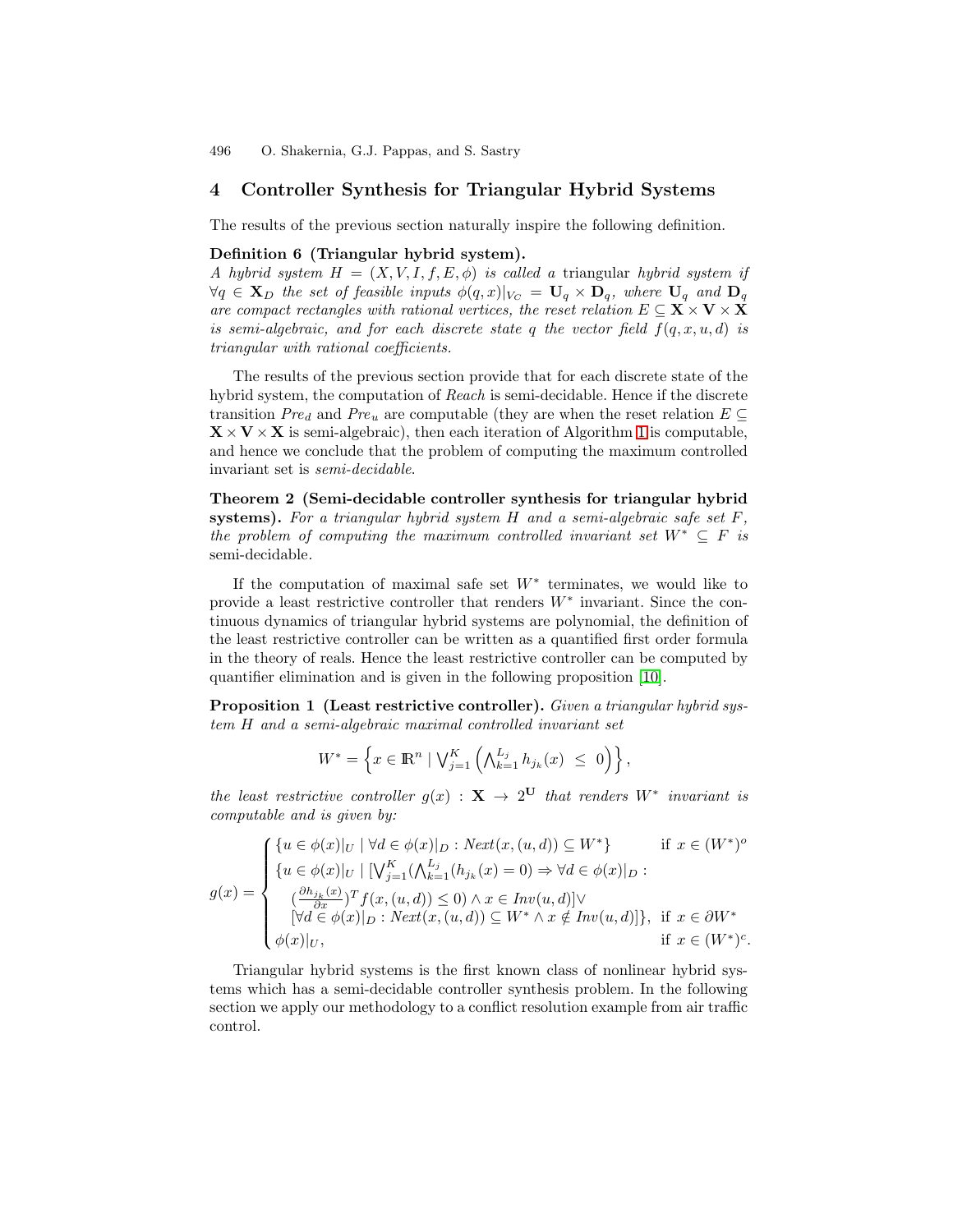### <span id="page-10-0"></span>**5 Conflict Resolution Example**

In this section we present an application of our methodology towards verification of maneuvers for multi-agent hybrid systems. As an example application we verify a conflict resolution maneuver for air traffic control similar to the one described in [\[13\]](#page-13-0). Consider the following conflict resolution maneuver for two aircraft:

- 1. Cruise until aircraft are  $\alpha_1$  miles apart;
- 2. Change heading by  $\Delta\phi$ ; fly until lateral displacement of d miles achieved;
- 3. Change to original heading; fly until aircraft are  $\alpha_2$  miles apart;
- 4. Change heading by  $-\Delta\phi$ ; fly until lateral displacement of  $-d$  miles achieved;
- 5. Change to original heading.



**Fig. 2.** Hybrid system model of aircraft conflict resolution maneuver.

The hybrid automaton modeling this maneuver has discrete states  $\{CRUISE,$ LEFT, STRAIGHT, RIGHT} and is depicted in Figure 2. The continuous dynamics in each discrete state is the relative flow of the aircraft given a fixed velocity and heading,  $(v_i$  is the velocity and  $\phi_i$  is the heading of aircraft i). The aircraft are considered to be at a safe distance if they are at least 5 miles apart. In the relative coordinate frame, the unsafe set is given by  $\{(x, y) \in \mathbb{R}^2 \mid x^2 + y^2 \le 5\}.$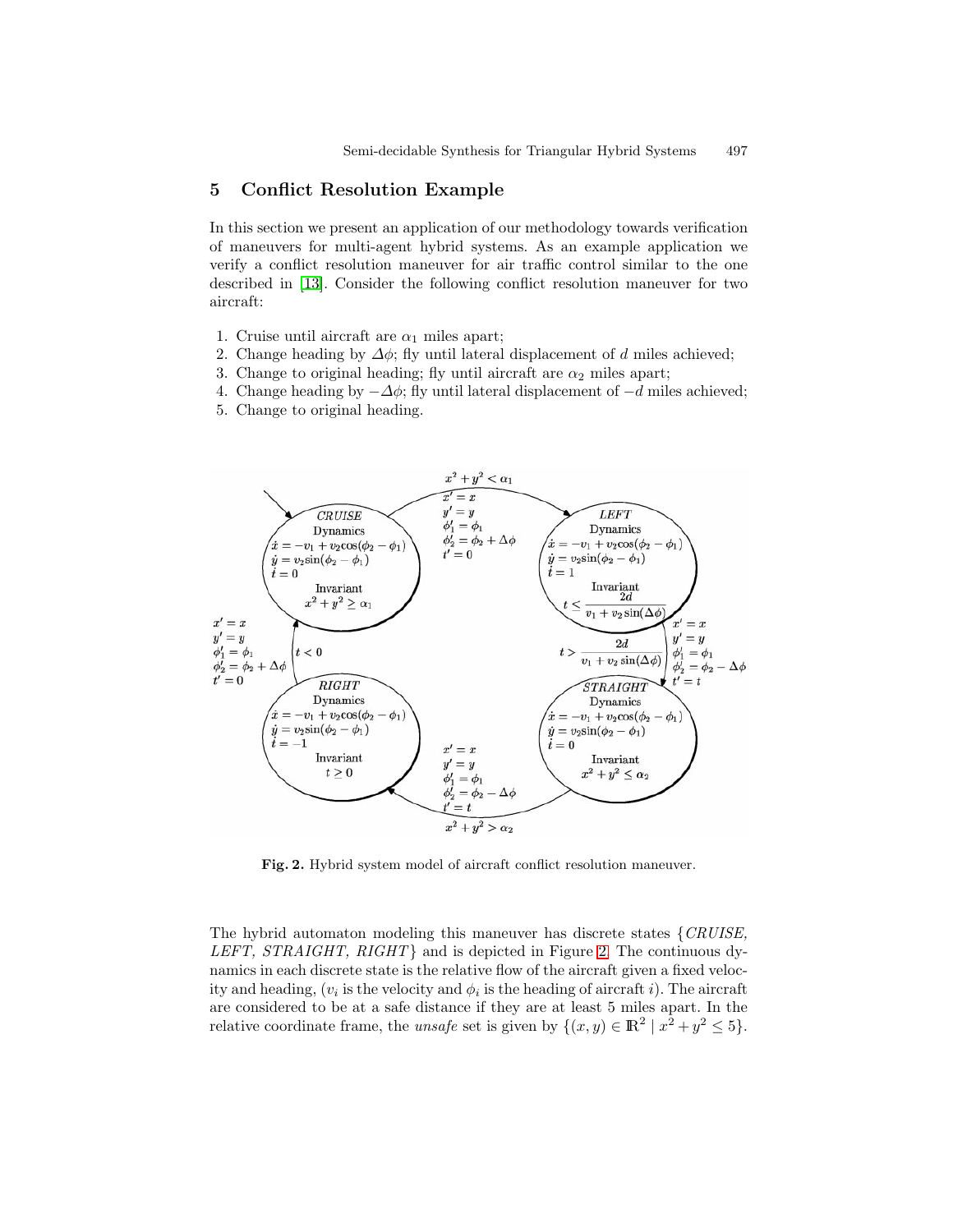Aircraft 1 is assumed to fly at a fixed velocity  $v_i$  and heading  $\phi_1$ , while aircraft 2 can switch "modes" and rotate left or right a fixed angle of  $\pm \Delta \phi$ . It is clear that the hybrid automaton modeling the conflict resolution maneuver belongs to the class of triangular hybrid systems described in the previous sections.

Using the quantifier elimination package of MATHEMATICA 4.0, we computed the minimal unsafe sets for each discrete state of the automaton for the scenario where two aircraft are approaching each other with velocities  $v_1 = 4$ ,  $v_2 = 5$ , with initial heading difference of  $\phi_2 - \phi_1 = \frac{\pi}{2}$ , and aircraft 2 allowed to change directions at an angle of  $\pm \Delta \phi$  such that  $\sin(\pm \Delta \phi) = \pm \frac{4}{5}$ . Equations (6)-(8) show the results of the computation.

$$
v_1 = 4; v_2 = 5; \lambda = 0
$$
  
unsafeCruise = Resolve  $\left[ \exists t > 0 \land (x - v_1 t + \lambda v_2 t)^2 + (y + \sqrt{1 - \lambda^2} v_2 t)^2 \le 25 \right]$   

$$
= \left( y < -\frac{20}{\sqrt{41}} \land -\sqrt{41} - \frac{4y}{5} \le x \le \sqrt{41} - \frac{4y}{5} \right) \lor
$$
  

$$
\left( y = -\frac{20}{\sqrt{41}} \land -\sqrt{41} - \frac{4y}{5} < x \le \sqrt{41} - \frac{4y}{5} \right) \lor
$$
  

$$
\left( y = \frac{20}{\sqrt{41}} \land -\sqrt{25 - y^2} < x < \sqrt{41} - \frac{4y}{5} \right) \lor
$$
  

$$
\left( \frac{20}{\sqrt{41}} \le y < 5 \land -\sqrt{25 - y^2} < x < \sqrt{25 - y^2} \right) \lor
$$
  

$$
\left( -\frac{20}{\sqrt{41}} < y < \frac{20}{\sqrt{41}} \land -\sqrt{25 - y^2} < x \le \sqrt{41} - \frac{4y}{5} \right)
$$

$$
v_1 = 4; v_2 = 5; \lambda = \frac{3}{5}
$$
  
\n
$$
\text{unsafleft} = \text{Resolve} \left[ \exists t > 0 \land (x - v_1 t + \lambda v_2 t)^2 + (y + \sqrt{1 - \lambda^2} v_2 t)^2 \le 25 \right]
$$
  
\n
$$
= \left( y < -\frac{5}{\sqrt{17}} \land -\frac{5\sqrt{17}}{4} - \frac{y}{4} \le x \le \frac{5\sqrt{17}}{4} - \frac{y}{4} \right) \lor
$$
  
\n
$$
\left( y = -\frac{5}{\sqrt{17}} \land -\frac{5\sqrt{17}}{4} - \frac{y}{4} < x \le \frac{5\sqrt{17}}{4} - \frac{y}{4} \right) \lor
$$
  
\n
$$
\left( y = \frac{5}{\sqrt{17}} \land -\sqrt{25 - y^2} < x < \frac{5\sqrt{17}}{4} - \frac{y}{4} \right) \lor
$$
  
\n
$$
\left( \frac{5}{\sqrt{17}} < y < 5 \land -\sqrt{25 - y^2} < x < \sqrt{25 - y^2} \right) \lor
$$
  
\n
$$
\left( -\frac{5}{\sqrt{17}} < y < \frac{5}{\sqrt{17}} \land -\sqrt{25 - y^2} < x \le \frac{5\sqrt{17}}{4} - \frac{y}{4} \right)
$$
  
\n(7)

$$
v_1 = 4; v_2 = 5; \lambda = -\frac{3}{5}
$$
  
\n
$$
\text{unsafelight} = \text{Resolve} \left[ \exists t > 0 \land (x - v_1 t + \lambda v_2 t)^2 + (y + \sqrt{1 - \lambda^2} v_2 t)^2 \le 25 \right]
$$
  
\n
$$
= \left( y < -7 \sqrt{\frac{5}{13}} \land -\frac{5 \sqrt{65}}{4} - \frac{7y}{4} \le x \le \frac{5 \sqrt{65}}{4} - \frac{7y}{4} \right) \lor
$$
  
\n
$$
\left( y = -7 \sqrt{\frac{5}{13}} \land -\frac{5 \sqrt{65}}{4} - \frac{7y}{4} < x \le \frac{5 \sqrt{65}}{4} - \frac{7y}{4} \right) \lor
$$
  
\n
$$
\left( y = 7 \sqrt{\frac{5}{13}} \land -\sqrt{25 - y^2} < x < \frac{5 \sqrt{65}}{4} - \frac{7y}{4} \right) \lor
$$
  
\n
$$
\left( 7 \sqrt{\frac{5}{13}} < y < 5 \land -\sqrt{25 - y^2} < x < \sqrt{25 - y^2} \right) \lor
$$
  
\n
$$
\left( -7 \sqrt{\frac{5}{13}} < y < 7 \sqrt{\frac{5}{13}} \land -\sqrt{25 - y^2} < x \le \frac{5 \sqrt{65}}{4} - \frac{7y}{4} \right)
$$
  
\n(8)

Since the relative heading and velocity of the two aircraft is same for the CRUISE and STRAIGHT flight modes, then unsafeCruise=unsafeStraight.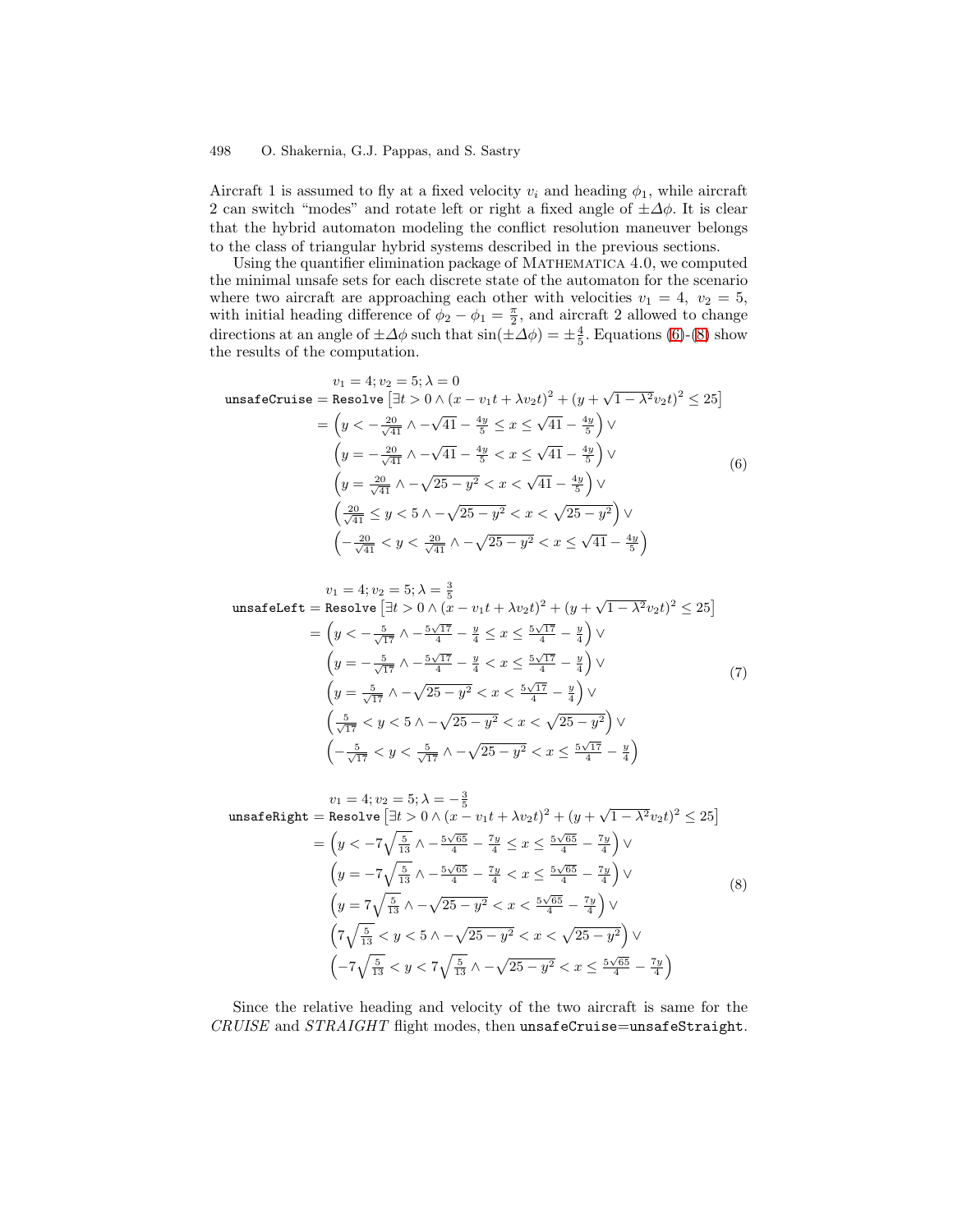The result of the symbolic computation of the minimal unsafe sets is shown in Figure 3. The set unsafeCruise\unsafeLeft contains the set of states which are made safe by the aircraft turning left, and the set unsafeCruise  $\langle$  unsafeRight contains the set of states which are made safe by the aircraft turning right. The set unsafeCruise \ (unsafeLeft∪unsafeRight) contains the states which are made safe by turning either left or right, and the set unsafeCruise ∩ unsafeLeft ∩ unsafeRight shown in Figure 3(d) is the set of states which is unsafe regardless of the action the aircraft takes.



**Fig. 3.** Showing minimal unsafe sets for each discrete state of maneuver automaton.

### **6 Conclusion**

In this paper, we have presented the first class of nonlinear hybrid systems with a semi-decidable controller synthesis problem. This class of triangular hybrid systems is rich enough to capture hybrid models that include kinematic models of aircraft, robots, and cars. Our results were illustrated on a conflict resolution example from air traffic control.

**Acknowledgments.** The work by O. Shakernia was supported by ONR under grants N00014-97-1-0946 and N00014-00-1-0621, and by DARPA under grant